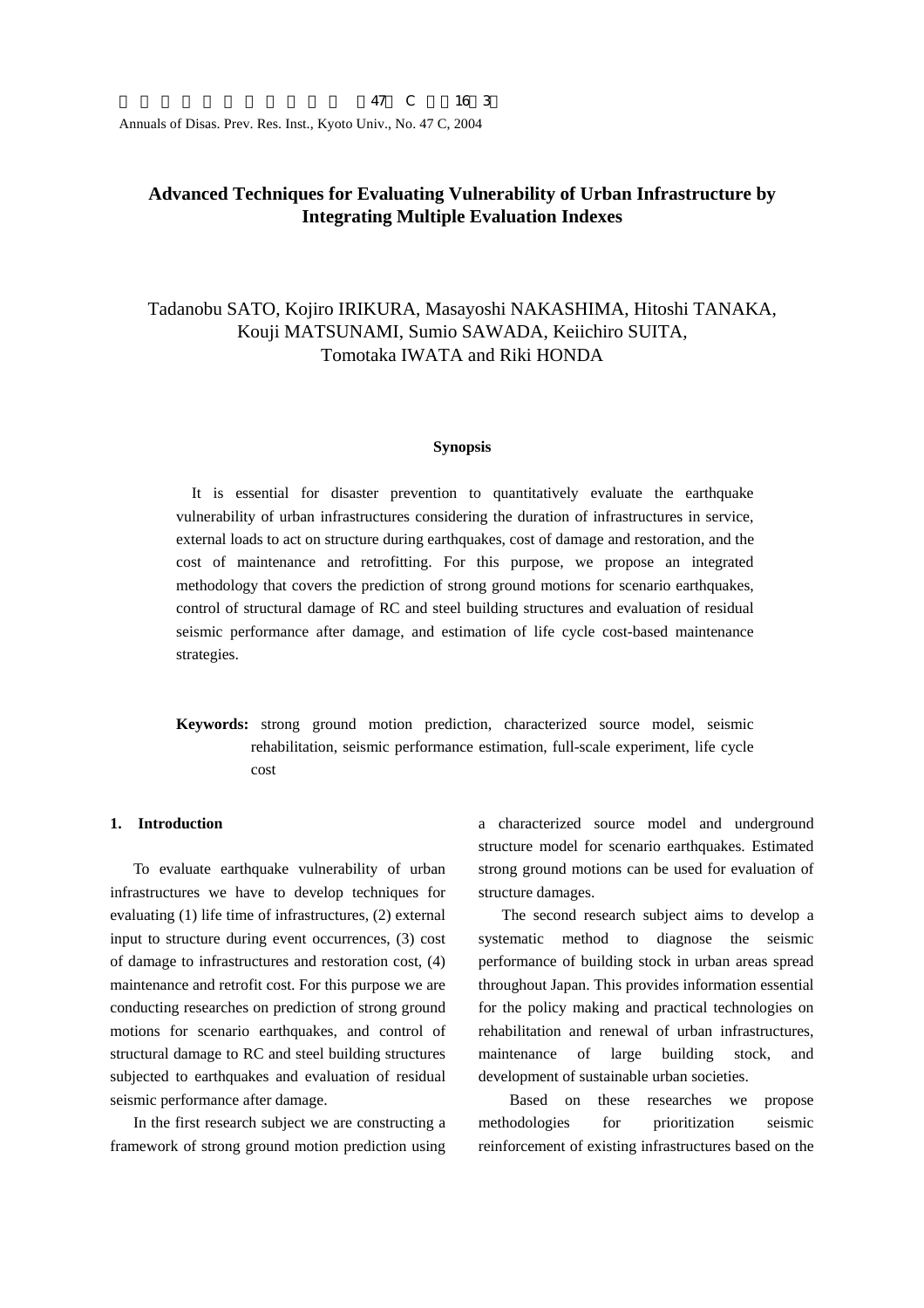concept of Life Cycle Cost taking into account seismic risk. Because LCC is defined as the expected total cost during a planned service time of a structure which include the costs of plan, design, construction, maintenance, repair and dismantlement we can optimize seismic reinforcement and maintenance plan of existing infrastructures.

# **2. Strong Ground Motion Prediction for Design Ground Motion**

The M8-class subduction earthquakes have occurred repeatedly in the Nankai trough. The headquarters for earthquake promotion reported that long-term evaluations of occurrence potentials of the next earthquakes (Nankai and Tonankai) at the trough are from 40% to 50% within 30 years from 2001. Moreover, in Kanai area, crustal earthquakes, such as the 1995 Kobe earthquake, the 2000 Tottori-ken seibu earthquake are seems to occur in the second half period between the subduction earthquakes. Therefore, strong ground motion prediction for the scenario earthquakes is a important issue for seismic disaster mitigation.

From lessons of the 1995 Hyogoken-Nanbu (Kobe) earthquakes, we have learned that estimation of near-source ground motions is quite important for mitigation of seismic disasters. Methods to predict strong ground motions in a quantitative manner will be developed (Irikura and Miyake, 2001, Irikura et al., 2004). Both theoretical and semi-empirical approaches are applied taking into account the physical and geometrical properties of earthquake faults and seismic wave propagation characteristics of the crust and surface geology. Source and propagation-path characterizations are important issues for simulating ground motions. In this chapter, we will explain some analysis for improvement of source and propagation-path modelings.

# **2.1 Dynamic source parameters for the source characterization**

It is one of the important issues to construct the appropriate source model for strong motion prediction of scenario earthquakes. Recent dense strong motion network data enable us to analyze detail source rupture process of destructive

earthquakes. Obtained source rupture processes were heterogeneous and those heterogeneities control near-source strong ground motions. Somerville et al. (1999) characterized source slip model of mainly California earthquakes from strong motion waveform inversion. They defined asperity which is an area whose final slip is larger than 1.5 times of average slip value. They found total asperity size is followed by a scaling relation. Recent events such as the 2000 Tottori-ken Seibu earthquake, the 1999 Chichi, Taiwan, and Kocaeli, Turkey, and other moderate-size crustal earthquakes are found to follow the relation (Miyakoshi et al., 2000 . Irikura and Miyake (2001) proposed characterized source model based on this scaling relation for strong motion prediction. The availability of the characterized source models has been proved through the strong motion simulation in near-source area in the broadband frequency band (BB) for e.g., the 1995 Kobe (Kamae and Irikura, 1998) and for the 2000 Tottoriken-Seibu (Ikeda et al., 2002) earthquakes.

In those simulations, they assumed stress drops only for the asperities by forward simulation of the high frequency contents of the records. When constructing a characterized source model for BB strong motion, we need rules to set stress parameters. We examine dynamic source parameters such as stress parameters by mapping method of spatio-temporal shear-stress distribution on the fault



Fig.1 Depth dependence of static stress drop parameters on the asperities for four earthquakes (Iwata et al., 2004)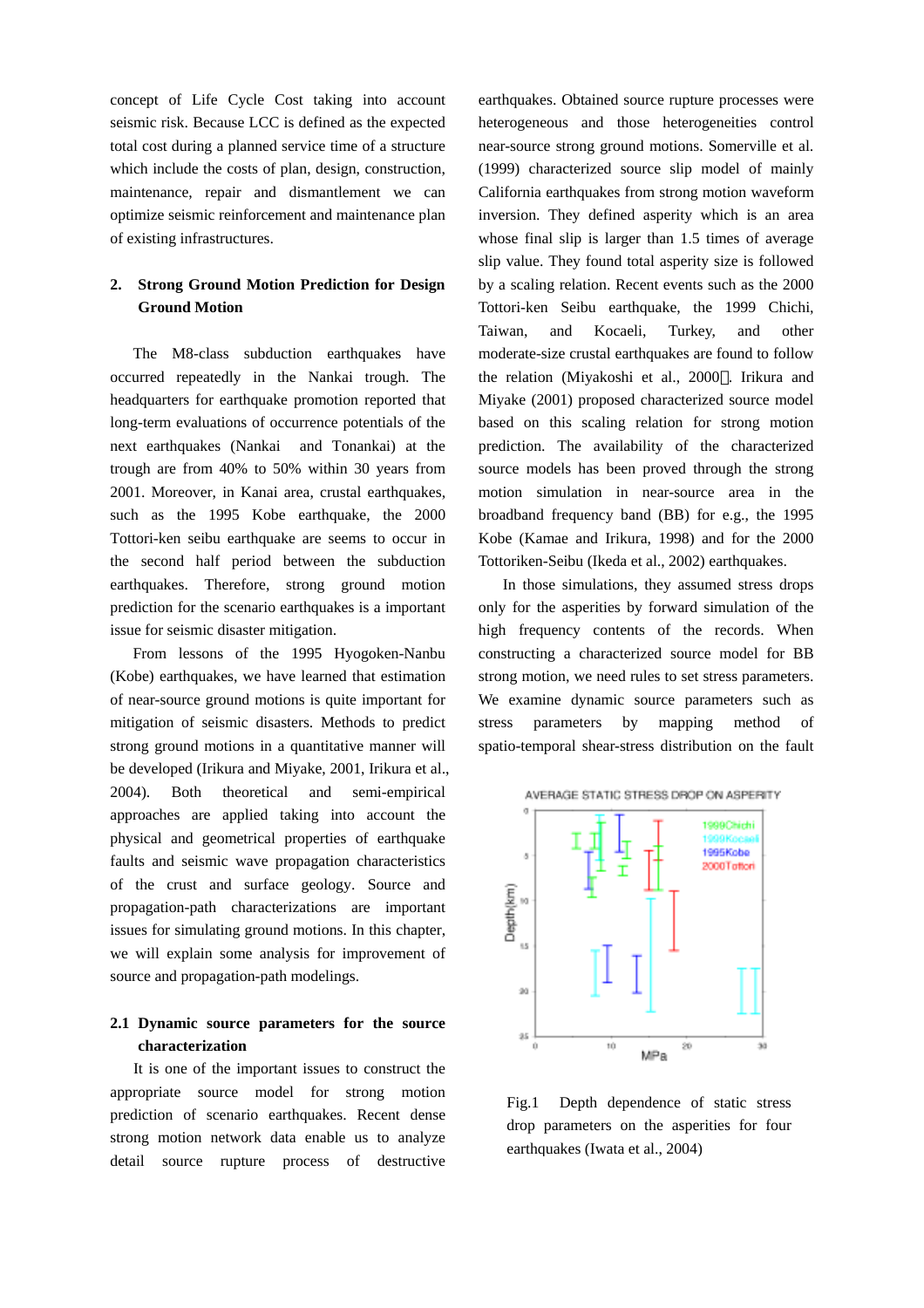plane from a spatio-temporal slip distribution from kinematic waveform inversion (e.g., Bouchon, 1997; Zhang et al., 2003). Dynamic source parameters averaged over on- and off-asperity areas are estimated from a viewpoint of characterized source model. Average effective stress values of on- and offasperity areas are estimated as 10-20MPa and about 5MPa. Stress parameters on the asperities seem to be increasing with asperity depth. Fig. 1 shows depth dependence of static stress drops at the asperities for four earthquakes. Stress parameters on the asperities coincide with the ones that were used for forward ground motion modeling (e.g. Kamae and Irikura, 2002, Ikeda et al., 2002). Characterization of stress parameters contributes the development of characterized source model.

# **2.2 Construction of underground structure model using long-period ground motion simulation**

We have developed the crustal structure model from the source region of the Nankai trough to the Osaka basin in Kinki area for ground motion modeling by comparing observed records and simulated long-period (>2s) ground motions. Simulated S-wave ground motion records reproduced well by a constructed 3D underground structure model. We showed that this 3D structure model is applicable for the ground motion simulation in the long period range, however it is needed more detail crustal velocity structure information for a better



Fig.2 Contour map of the Conrad, Moho, and the upper bound of Philippine-Sea plate for the 3D underground structure model (Yamada and Iwata, 2004).



Fig.3 The relationship between seismic moment and rupture area (Asano et al., 2004)



Fig.4 Relationship between rupture area and combined asperity area. The 2002 Denali earthquake is marked as the closed red on the relation of Irikura and Miyake(2001) (Asano et al., 2004)

Table 1 Results of UT inspection

| building | location  | Inspection | qualified | qualified $(\% )$ | defect |
|----------|-----------|------------|-----------|-------------------|--------|
|          | X1Y3(L3U) | 18         |           | 0.0               | 64     |
| A        | X1Y2(L4U) | 16         |           | 6.3               | 31     |
|          | X2Y3(L5R) | 18         | 5         | 27.8              | 39     |
|          | sub-total | 52         | 6         | 11.5              | 134    |
|          | X1Y1(L2R) | 18         | 9         | 50.0              | 15     |
|          | X1Y2(T2R) | 18         | 5         | 27.8              | 25     |
| B        | X2Y1(L1U) | 18         | 14        | 77.8              | 9      |
|          | X2Y2(T1U) | 20         | 6         | 30.0              | 29     |
|          | sub-total | 74         | 34        | 45.9              | 78     |
|          | Total     | 126        | 40        | 31.7              | 212    |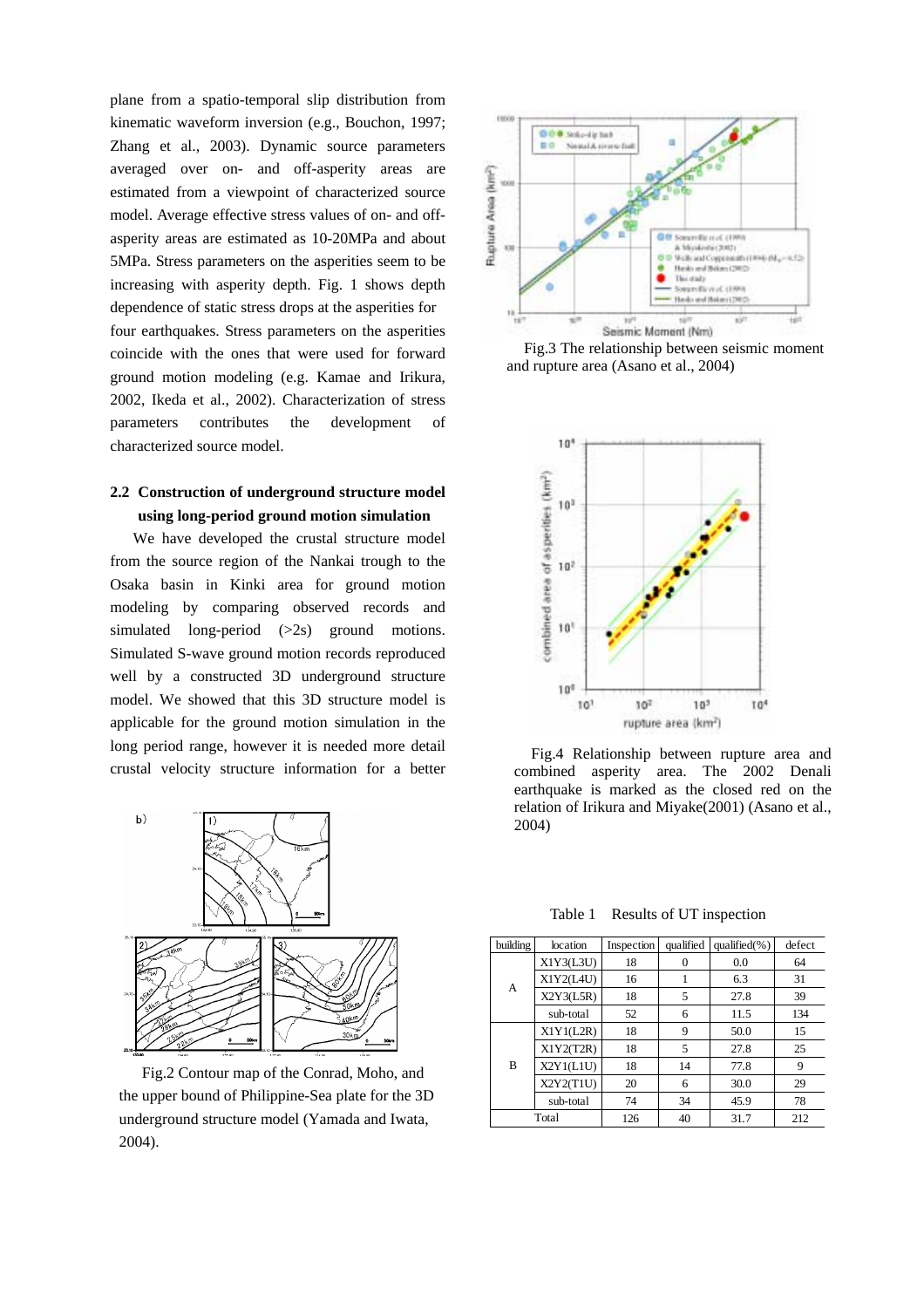reproduction of the whole observed records. In Fig. 2, the constructed underground structure model by Yamada and Iwata (2004). Analysis in detail can be referred to Yamada and Iwata (2004).

### **2.3 Source scaling of the M8 class earthquake**

A slip characterized scaling relations (e.g. Somerville et al, 1999; Miyakoshi et al., 2000) are treating until Mw7.6 (Chichi, Taiwan) event. There are an occurrence potentials of M8 class inland earthquakes, that is historically the 1894 Nobi earthquake. A hypothetical event at Itoigawa-Shizuoka tectonic line is asuumed to be M8 class. Therefore that is an important subject to see the heterogeneous source scaling relation more than Mw7.6 events.  $M_W$  7.9 inland crustal earthquake occurred at the Denali fault system, Alaska, on November 3, 2002 at 22:12 (UTC). Source process of the 2002 Denali earthquake is estimated by the multiple time-window linear kinematic waveform inversion using strong motion and GPS-measured static displacement data. The obtained source model could explain both the observed strong motion waveforms and GPS-measured static displacements. Large slips on the fault plane are observed at about 80 - 90km east and about 150 - 200km east from the hypocenter. These features are consistent with observed surface rupture information and the other inversion results using teleseismic body waves. We also observed some portions of the whole fault with more than 4.0km/s rupture propagation velocity that exceeds the shear-wave velocity of the source region. The relation between the rupture area and seismic moment of this earthquake seems to follow the bilinear *L*-model scaling rather than the self-similar source scaling model. Combined area size of asperities is a little smaller than that expected from the empirical scaling relationship with seismic moment developed by compiling source inversion results. Fig.3 shows the relationship between rupture area and seismic moment. This event fits L-model rather than self-similar model.

Fig. 4 shows the relation between rupture area and combined asperity area. The2002 Denali earthquake shows a smaller size ratio of the combined asperity area to total rupture area. These information is quite useful for constructing the source models of M8-class inland earthquakes. In detail, Asano et al.(2004) can be reffered.

### **2.4 Research plan in FY2004**

In this chapter, we have explained some analysis results of source and underground structure models, that will be used for constructing scenario earthquake source and underground models. In FY2004, we are trying to simulate ground motions



Fig. 5 Welded beam-to-column connection extracted from real structure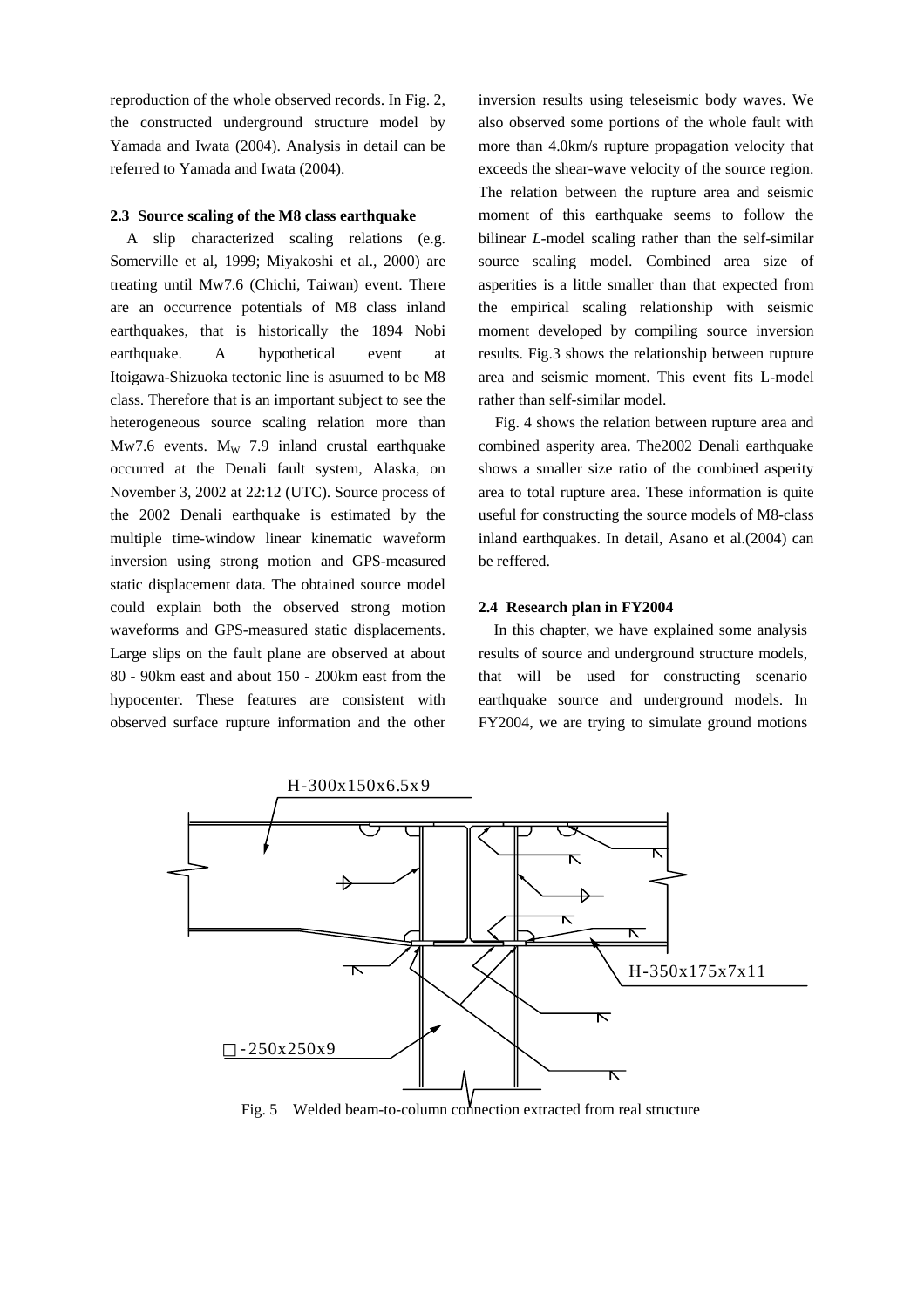during some hypothetical earthquakes and discuss the effects of model parameters on ground motions.

# **3. Estimation of Seismic Performance of Buildings**

## **3.1 Test on Seismic Performance of Welded Steel Joints of Twenty-five Years Old**

One of the goals of this research project is to develop a simple and systematic procedure for estimating the seismic capacity of existing steel building structures. As an initial step to this goal, we conducted full-scale loading tests of welded beam-to-column subassemblages that were extracted from two real low-rise steel structures constructed in 1980 and 1981. This was the period of very rapid progress in steel construction, and present methods of welding and joining were being developed. This means that the subassemblages were the examples very useful for the evaluation of true seismic performance of the welded connections designed and constructed in the contemporary practices.

UT inspections were carried out for the two structures. As shown in Table 1, a total of 126 welded connections were inspected, and 212 weld defects were identified. The welds that were qualified comprised only 32 % of total. The difference between the two structures (Structures A and B) is also notable. In Structure A, the rate of qualification comprised only 11 % for Structure A, whereas the rate was 46 % for Structure B. This suggests the strong dependence of weld quality on workmanship. For the welded joints in which many defects were identified, portion of the joints were cut out, and macro tests were conducted to examine the true locations and severities of the weld related defects. A total of thirty welds included in twenty cross-sections were examined. Forty-six defects were disclosed, with the distribution with respect to the type of deflects given as nineteen locations for slug inclusion; six locations for fusion defects, ten locations for cracks, three locations for insufficient fusion, one location for brow hole, six locations for overlap, and one location for undercut. Comparison between UT inspection and the macro observation indicates that twenty-eight locations were identified accurately by UT inspection for the thirty-seven defects detected by the macro observation.

Fig. 5 shows one of the welded joints tested in this study. The tested joints consisted of a square tube of 250 mm by 250 mm for columns, and a wide-flange of 350 mm by 175 mm. Their thickness values were 9 mm for the tube column and 7 and 11 mm for the web and flanges of the wide-flange beams. Charpy V-notch tests were conducted for the beam materials of the tested connections. The results are shown in Fig. 6, indicating that the materials are very ductile even for



Fig. 6 Absorbed energy obtained from CVN tests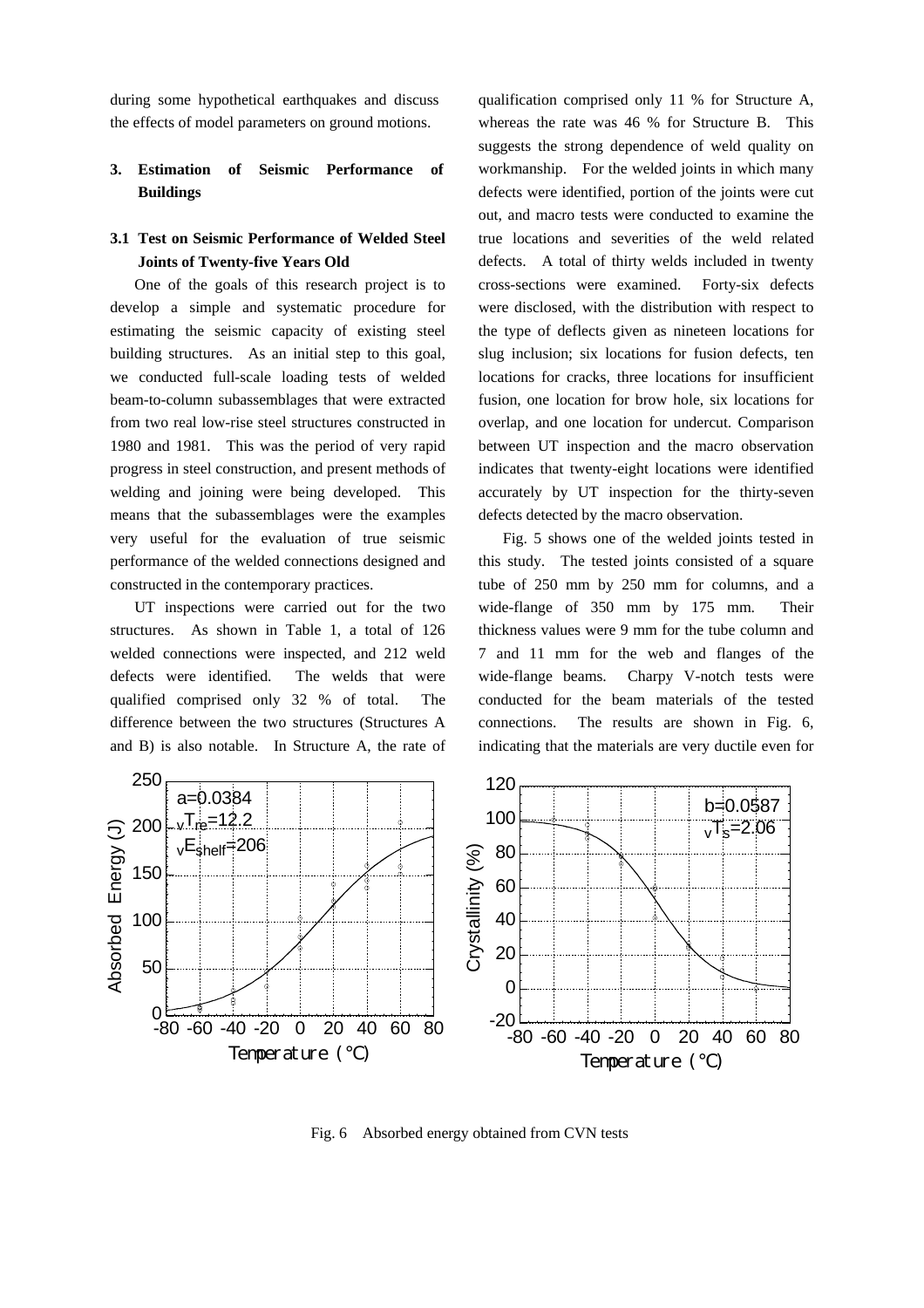

the contemporary standards. The test setup and loading system is shown in Fig.7. Here, the loading actuator was installed at the free end of the beam. A standard loading protocol commonly used in Japan was adopted for the cyclic loading of the test specimen, i.e., two cycles of the yield rotation  $\theta_{\rm v}$ ,  $2\theta_{\rm v}$ ,  $3\theta_{\rm v}$ , and  $4\theta_{\rm v}$ . Three specimens were tested, and the test results are presented in Fig. 10 in terms of the shear to the beam (normalized by the yield beam shear) and the beam chord angle. For all three specimens, for deformations whose chord angle was beyond 0.05 rad, flange local buckling occurred and the resistance decreased accordingly. For the specimen (L1U) in which no defect was detected from the UT inspection, a crack initiated from the toe of a lower flange's weld access hole, triggering the eventual fracture at the beam end. For the two specimens (L3U and L4U) in which defects were observed form the UT inspection, cracks started from

the edge of the flange welds. In Specimen L3U, the location of crack initiation coincided with the location of the detected welds, while in Specimen L4U, the location was different from the location of the detected welds.

From the observations, the following conclusions are drawn.

- (1) The steel material used in the early 1980s may be as ductile as the materials supplied in recent years.
- (2) UT inspections are useful, but from the comparison between UT inspection and macro observation, the UT inspection's rate of success for the detection of weld defects are in the range of two-thirds.
- (3) Although rather many defects were identified in the test specimens, overall ductility of the welded connections was rather good. A rotation capacity of 0.05 rad was ensured in all cases. One reason for such large ductility was a rather thin plate for the beam flanges.

# **3.2 Seismic Rehabilitation of Reinforced Concrete Frame Structures by Inserting Precast Concrete Panels**

### (1) Objectives

There exist a number of old apartment houses composed of reinforced concrete frame systems without having sufficient seismic resistant capacity. When an old apartment house does not have the seismic resistant capacity currently required by a national code, or AIJ (Architectural Institute of



Fig.8 Force versus rotation relationship of tested connections: (a) L1U; (b) L3U; (c) L4U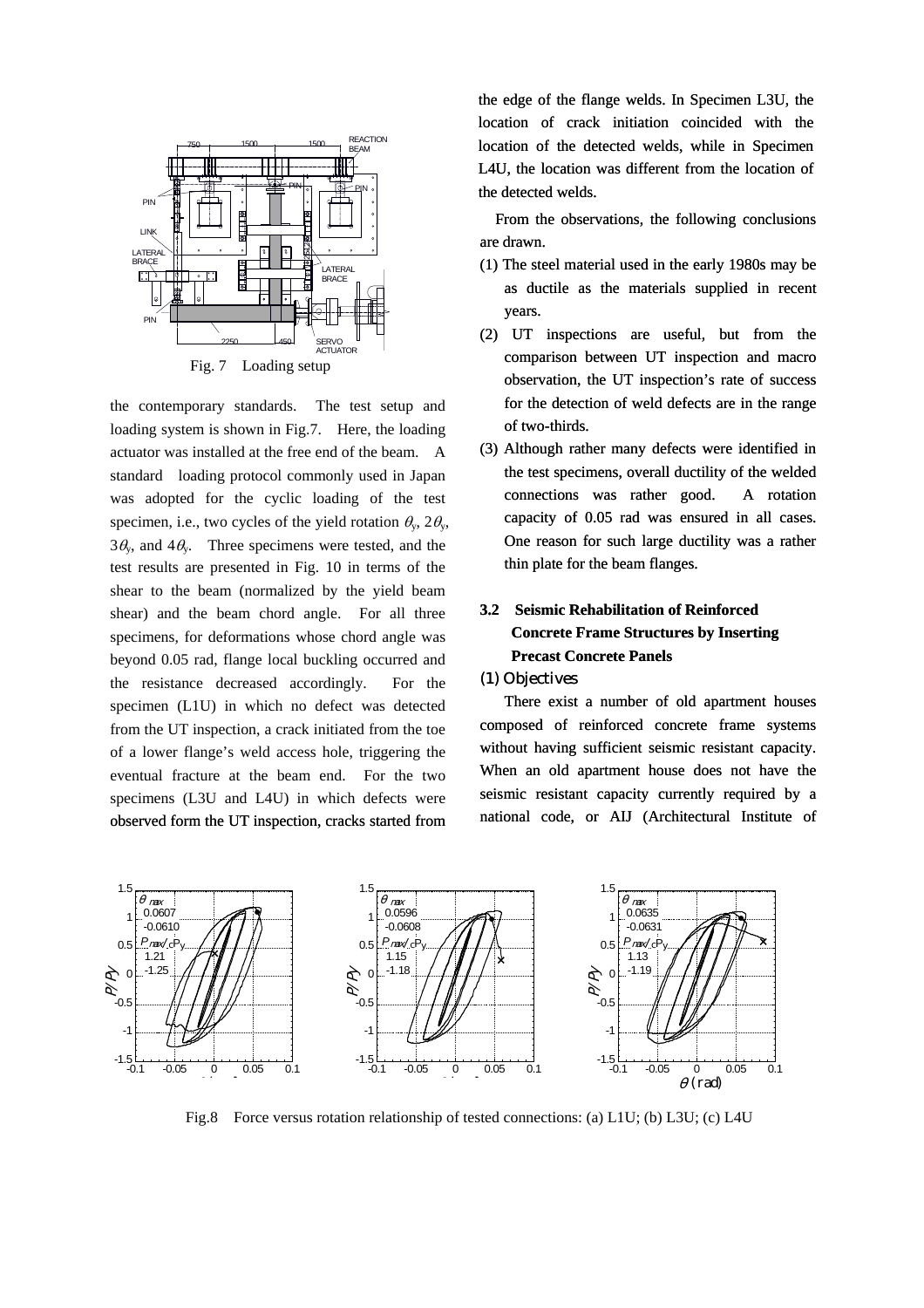Japan) code, ACI (American Concrete Institute)code, etc. , one of the solutions is to increase seismic resistant capacity of the frame structure by providing structural walls. In this study, it was experimentally and analytically shown that the seismic resistant capacity of a typical old frame structure for apartment houses can be enhanced to the currently required level by inserting precast concrete walls even without shear keys and dowel reinforcement.



Fig.9 Perspective View of the Specimen pattern by FEM analysis.

## (2) Experiment and Analysis

Two test specimens which represent the bottom 3 stories of a typical 20 storey apartment house building were constructed and tested under quasi-static seismic loading. For the first one specimen, the concrete for the structural walls was monolithically cast and, for the second specimen, three precast concrete wall panels were provided for each story without shear keys and dowel reinforcement (see Figs.9 to 11). The nominal strengths of concrete and reinforcing steel are about



Fig.10 Reinforcing Details

 $40N/mm^2$  and 300 to  $400N/mm^2$ , respectively. The Shear Force- Drift Angle Relationships shown in Figs.12 (a) and (b) indicated that the precast wall panels inserted to the system (or infill system) had satisfactory results. Figs. 13 and 14 indicate the observed crack pattern and the predicted crack

They are indicating quite similar crack patterns and hence it may be concluded that the FEM models developed in this study are adequate.

(3) Conclusions

Old reinforced concrete frame structures which do not satisfy the current seismic design requirements can be satisfactorily retrofitted by inserting precast concrete wall panels. It was not necessary to provide shear keys or dowel reinforcement.

The FEM analytical model developed in this study could satisfactorily predicted the seismic behavior of the specimens tested in this project.



Fig.11 Loading System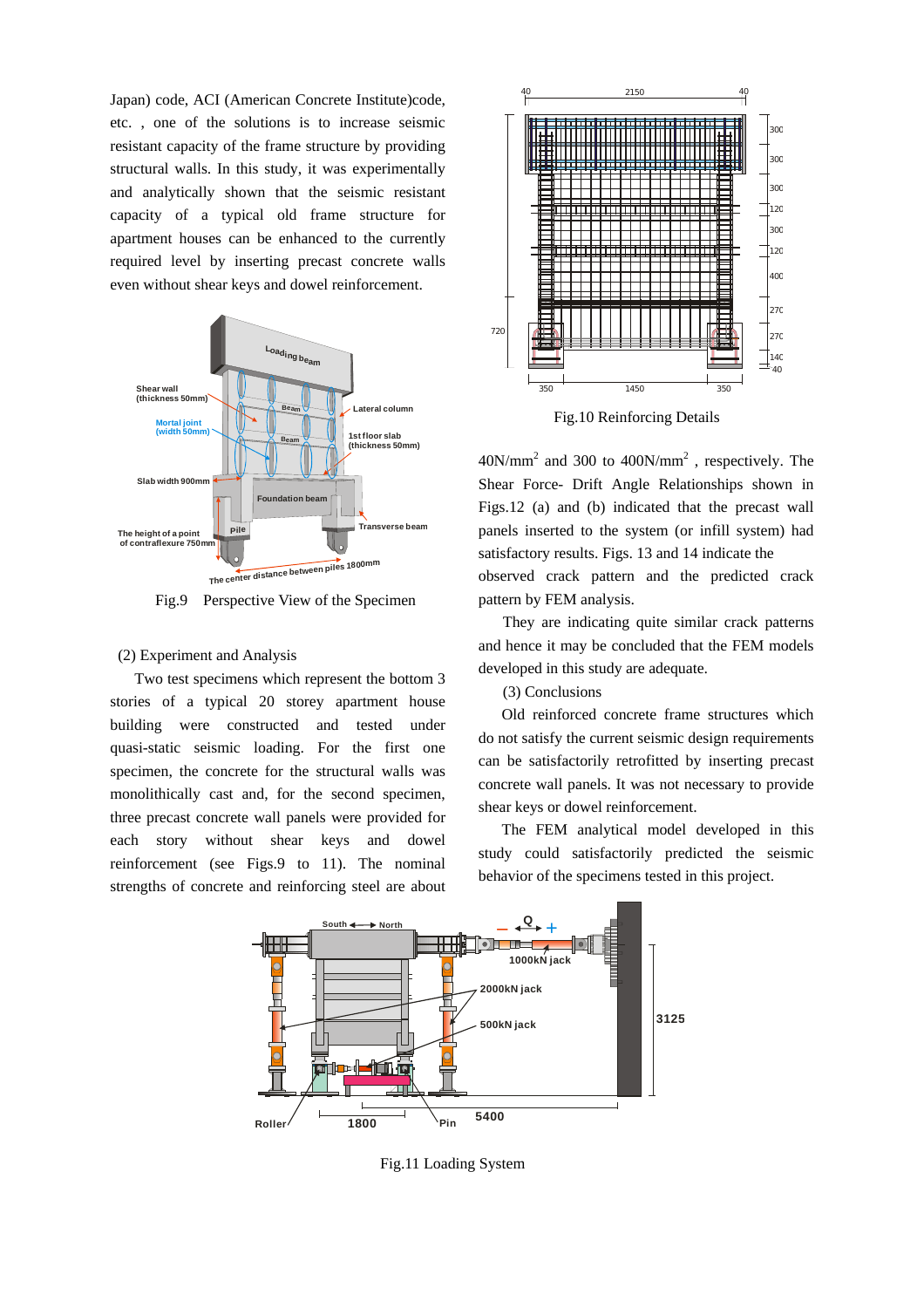

Fig.12 Shear Force- Drift Angle Relationship;(a) Monolithic Concrete Wall, (b) Precast Concrete Wall with Vertical Slits





FEM Analysis

# **4. Prioritization of Seismic Reinforcement for Road Bridges-Based on the Concept of Life Cycle Cost**

## 4**.1 Introduction**

Public structures are expected to perform their safety and continuous service of their intended function throughout their planned life time, with only

acceptable probability of performance interruption or damage due to earthquakes. Therefore the structures lacking sufficient performance to earthquakes need to be reinforced. On the other hand, the budget for public project is curtailed year after year. Reinforcement works must be optimized efficiently under the constraint of a limited budget.

Risk due to earthquakes can be reduced by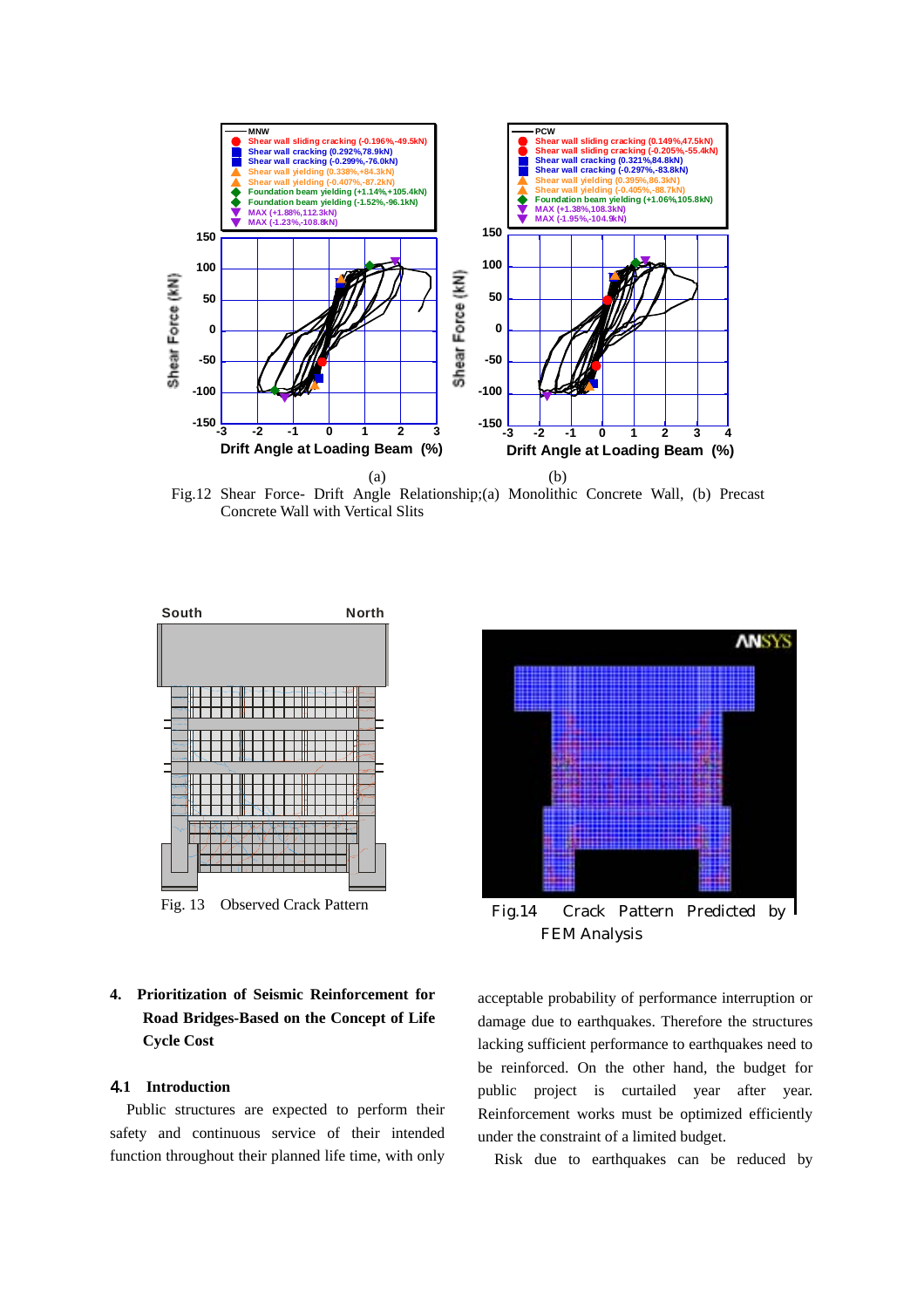strengthening existing structures and improving their ductility (Takahashi et al., 2002). To decide a strategy for reinforcement of existing structures, we should consider not only the cost of reinforcement but also the risk reduction. For this purpose we use a concept of 'Life Cycle Cost (LCC)'. LCC is defined as the expected total cost during a planned service time of a structure which include the costs of plan, design, construction, maintenance, repair and dismantlement (Frangopol et al., 1997).

It is important to prioritize the seismic reinforcement of several existing structures, which have different service time, and different level of importance considering both the initial cost and the risk reduction to earthquakes. In this paper, we pay attention to the difference between the structures' LCC of pre-reinforcement and post-reinforcement (defined as DLCC). A structure with large value of DLCC should be given a high priority to be reinforced because to reinforce such a structure is more cost-effective from the stand point of LCC.

We propose a methodology to prioritize the seismic reinforcement of several existing structures, which have different service time taking into account the deterioration with age. This methodology is applied to actual road bridges and evaluated its applicability.

# **4.2 Life Cycle Cost in Earthquake-resistant Design**

The concept of DLCC defined by the difference of LCC (between pre-reinforcement and post -reinforcement) is used to prioritize the seismic reinforcement of existing structures. The priority of reinforcement is placed on structures with large DLCC. In general, LCC is defined by

$$
C_{ET} = C_I + C_{PM} + C_{INS} + C_{REP} + C_F \tag{1}
$$

where  $C_{ET}$  is the expected total cost (LCC),  $C_I$  the initial cost,  $C_{PM}$  the expected cost of routine maintenance,  $C_{INS}$  the expected cost of inspection and repair maintenance,  $C_{\text{REP}}$  the cost of repair, and  $C_F$  the expected cost of failure. In this paper, we don't include the cost of maintenance in LCC because we pay attention only to the improvement of LCC by reinforcement. We define

LCC by

$$
LCC = C_I + \sum_{i=1}^{N} P_{fi} C_{fi}
$$
 (2)

where  $C_I$  is the cost of reinforcement,  $P_{fi}$  the probability of damage due to earthquakes and  $C_{fi}$ the expected cost of damage.  $\sum_{i=1}^{N} P_{fi} C_{fi}$ represents risk due to earthquakes. Even if the cost of reinforcement is expensive, decreasing risk caused by earthquakes makes LCC small. *i*

The DLCC is defined as the effect of reinforcement by the following equation.

$$
DLCC = LCC_0 - LCC_R
$$
  
=  $(\sum_{i=1}^{N_0} P_{fi}^0 C_{fi}^0) - (C_R + \sum_{i=1}^{N_R} P_{fi}^R C_{fi}^R$  (3)

where  $P_{fi}^0$  is the probability of damage without reinforcement,  $C_{fi}^0$  the expected cost of damage without reinforcement,  $N_0$  the number of components expected to fail without reinforcement,  $P_f^R$  the probability of damage with reinforcement,  $C_{fi}^R$  the expected cost of damage even with reinforcement,  $N_R$  the number of components expected to fail with reinforcement, and  $C_R$  the cost of reinforcement. We assign a high priority of reinforcement to the structure with a large DLCC.



Fig.15 : Image of seismic hazard curve (left) and fragility curve asfunction of peak ground acceleration

The important factor, which has a decisive influence on the risk to structures due to earthquakes, is the probability of damage. The probability of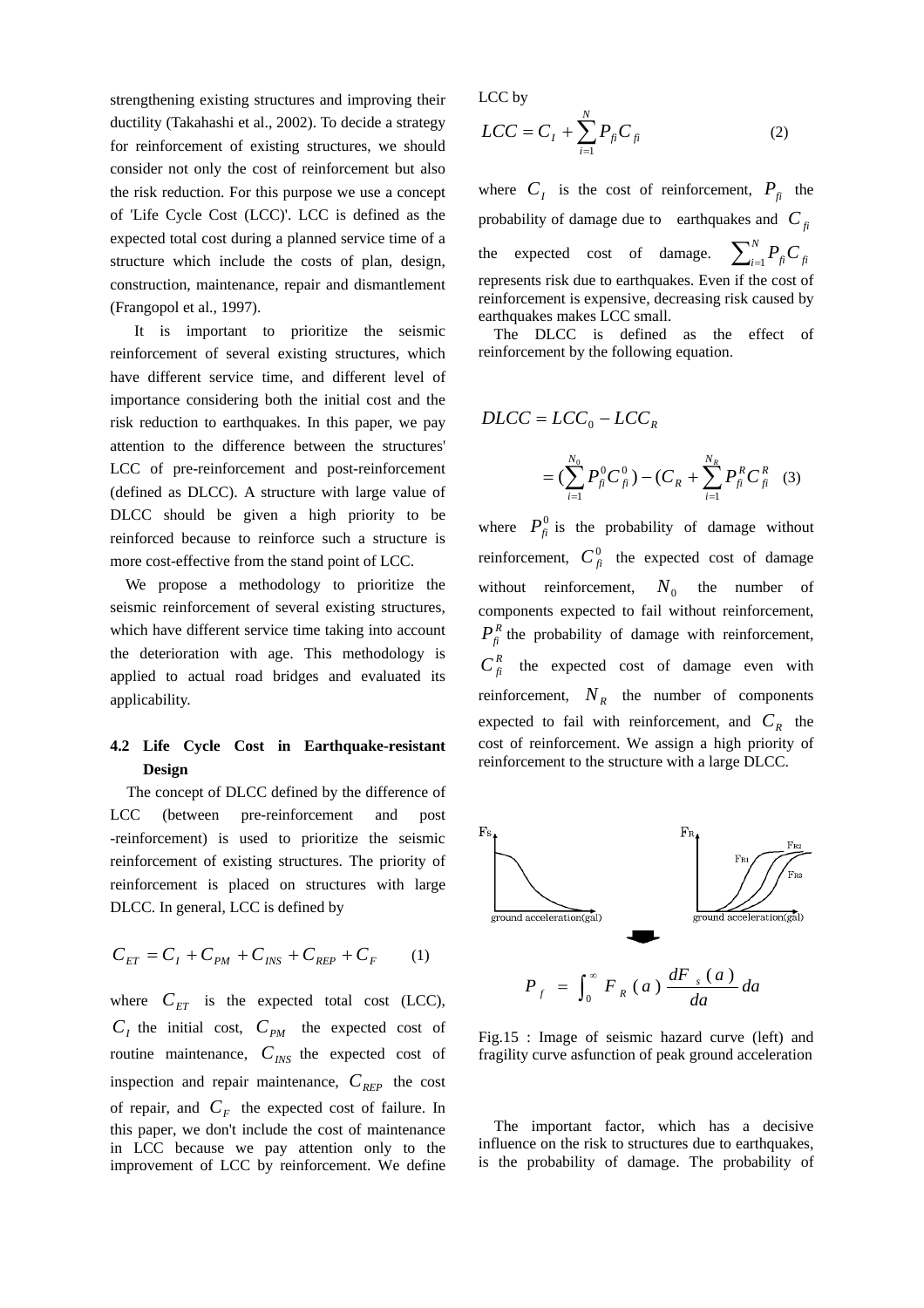damage to a structure due to earthquakes is given by numerical integration.

$$
P_f = \int_0^\infty F_R(a) \frac{dF_s(a)}{da} da \tag{4}
$$

where  $F_s(a)$  is the annual exceedance probability

of a given level of seismic parameter for which the peak ground acceleration is used in this paper for a simplicity, and is called 'seismic hazard curve'.

 $F_R(a)$  is the conditional probability of the structure failure for a given level of seismic

parameter, typically the peak ground acceleration and is called 'fragility curve'.

Seismic hazard curve represents the relation between seismic parameter and the annual exceedance probability at a concerned area. Based on historical data, we model activities of seismic source using a Poisson model or a non-Poisson renewal model. The Poisson model is adequate for earthquakes that frequently occur during the lifetime of the structures. However, for infrequent earthquakes, non-Poisson renewal model may be more appropriate. Recently, one renewal model, the Brownian Passage Time (BPT) model, has been applied to long-term estimation of earthquake probabilities (HERT, 2001). The Brownian motion with a drift is able to simulate accumulation of stress or strain of crust around the rupture plane. The BPT model can be expressed as the probability density function of interval time between successive renewals,

$$
f(t) = \sqrt{\frac{\mu}{2\alpha^2 t^3}} \exp\left\{-\frac{(t-\mu)^2}{2\mu\alpha^2 t}\right\}
$$
 (5)





where *t* is a random variable standing for the interval time,  $\mu$  the mean and  $\alpha$  is the aperiodicity(=coefficient of variance).

The seismic fragility curve of a structural component is defined as the conditional probability of its failure for a given level of seismic parameter, typically the peak ground acceleration. Properly speaking, reliability analysis such as Monte Carlo simulation should be done considering uncertainties such as structural properties, ground properties and so on. In this paper, however, we compose the fragility curve using its median and coefficient of variance. The median is the probability of structural failure being 50%. We also assume that the gradient of the fragility curve does not have much effect on the probability of damage. The fragility curve is throughout assumed to be defined by a cumulative distribution function of lognormal distribution (Suwa *et al.*, 2001).



Fig. 17 : Deterioration model obtained from maintenance data of the bridge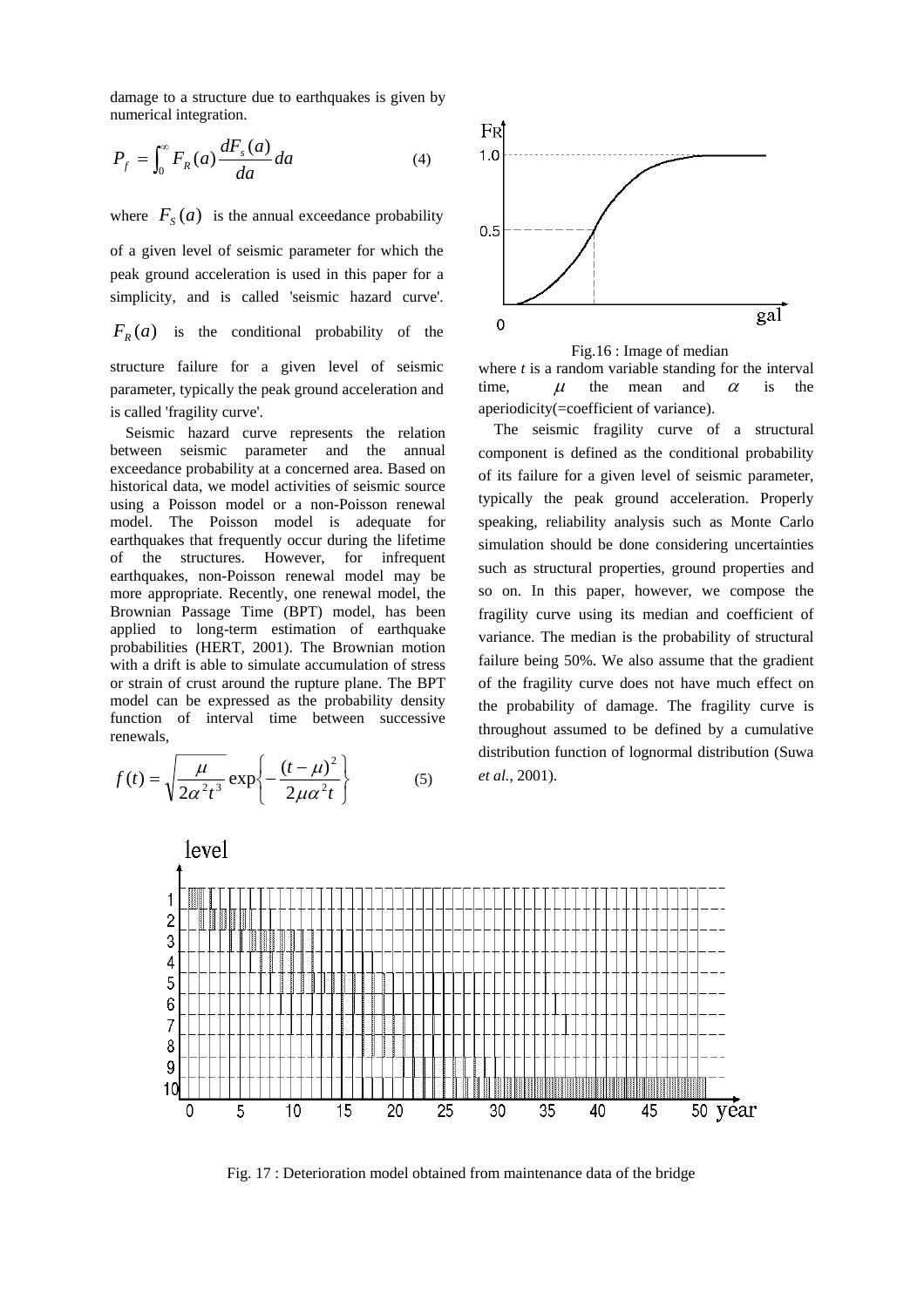$$
F_R(a) = \Phi\left(\frac{\ln a - \lambda_R}{\zeta_R}\right) \tag{6}
$$

where *a* is the seismic parameter (the peak ground acceleration),  $\Phi(x)$  is the cumulative distribution functions of the normal distributions about *x*,  $\lambda_R$  is defined by,

 $\lambda_R = \ln x_m$ ,  $x_m$  the median of *x*, and  $\zeta_R^2 = 1 + \delta^2$ , in which  $\delta$  is coefficient of variance.

In this paper, we assumed that the minimum intensity of earthquake motion which causes damage to the structure is equivalent to the median of fragility curve. From this assumption the peak acceleration where safety factor becomes 1.0 obtained through dynamic analyses is assigned as the median.

If we have to consider several damage levels, the fragility curve for each level must be defined by calculating the median for each damage level.

When we prioritize the seismic reinforcement of structures based on the concept of Life Cycle Cost, we need to estimate not only the cost of reinforcement but also the cost of the object damaged due to earthquakes.

We use the estimated construction price as the cost of reinforcement. And the cost of damage is defined as

$$
(C_{_{RE}} + C_{_{TC}}) \times a \times k \tag{7}
$$

where  $C_{RE}$  is the cost of reconstruction,  $C_{TC}$  the cost of traffic control, *a* coefficient of importance (here we defined proportional to the volume of traffic) for each structure, and *k* scale factor. It is very difficult to estimate influence of the earthquake damage to structures upon surrounding society. So we consider influence of damage to structures upon

surrounding society for prioritization by changing '*k*'.

#### **.3 Model of Deterioration 4**

As the structures deteriorate with age, their bearing ca pacities decrease. It is important to treat deterioration as stochastic process and to evaluate the probability of damage to structures taking into account the effect of deterioration.

The deterioration process is assumed to be expressed by a Markov chain in which the future condition of structures is assumed to depend only on the present state and independent on the past state (Zayed *et al*., 2002). Knowing the present state of structure, or the initial state, the future conditions can be predicted through the multiplication of initial state vector and the transition probability matrix.

$$
\mathbf{S}(t) = \mathbf{S}(t-1) \cdot \mathbf{P} \tag{8}
$$

where  $S(t)$  is a state vector which consist of the probability that the condition lies in state k at time t, and  $\bf{P}$  is the transition probability matrix. They can be written as

$$
\mathbf{S}(t) = \begin{cases} s(1,t) & s(2,t) & s(3,t) & \cdots & s(m,t) \end{cases} \tag{9}
$$

where *m* is the number of deterioration levels.

$$
\mathbf{P} = \begin{bmatrix} p_{11} & p_{12} & p_{13} & \cdots & & \\ \vdots & p_{22} & p_{23} & p_{24} & \cdots & \\ & \vdots & p_{33} & p_{34} & p_{35} & \cdots \\ & & \vdots & \ddots & \ddots & \vdots \\ & & & \ddots & \ddots & \ddots \end{bmatrix} \quad (10)
$$



Fig. 18 : Image of shift of the fragility curve due to the deterioration of structural component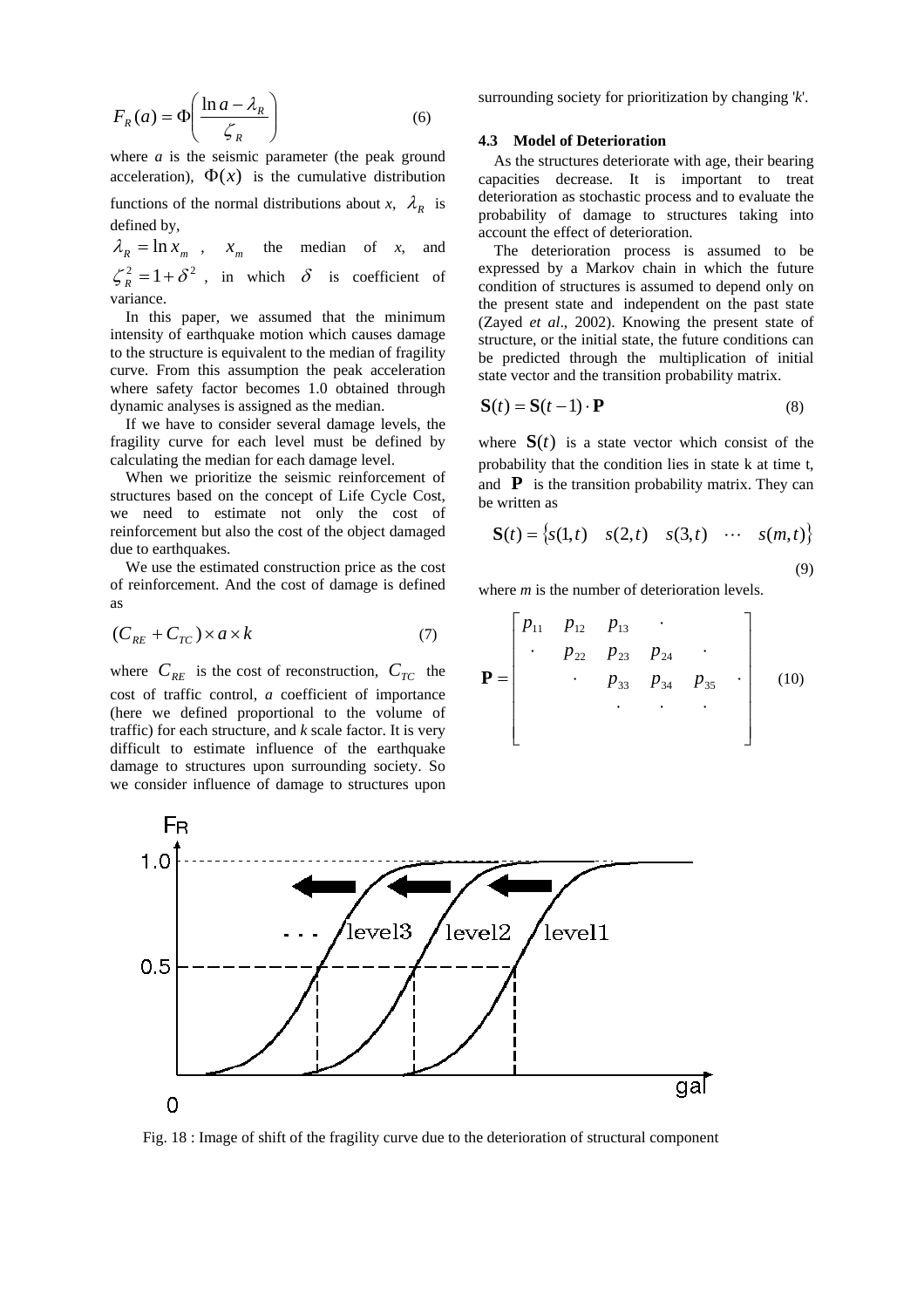To estimate the transition probability matrix, we use a nonlinear programming approach. Due to the large amount of data and complexity of applying the Markov chain process to available data, the mean and variance of aging process are used. Then, the objective function of nonlinear program minimizes the square difference between the observed mean condition level at time t and the estimated mean condition level using a Markov chain at time t plus the square difference between the variance of the data at time t and the estimated variance of condition level using a Markov chain at time t. And the structure life is divided into several age periods within which a constant rate of deterioration is assumed.

The objective function to determine the transition p robability matrix has the following form

Minimize

$$
\sum_{i=1}^{N} \left\{ \{ Y(t) - E(t, \mathbf{P}) \}^{2} + \left\{ \sqrt{\sigma(t)^{2}} - \sqrt{V(t, \mathbf{P})} \right\}^{2} \right\}
$$
  
s.t.  $0 \le p(i) \le 1.0$  (11)

where  $N$  is the number of years in one age period, and  $V(t, P)$  the estimated variance of condition level  $Y(t)$  the mean condition level at time t,  $E(t, P)$  the estimated value of condition level by Markov chains at time t,  $\sigma(t)^2$  the variance obtained from the data, using a Markov chain.

Fig. 17 shows the deterioration model obtained fr om the maintenance data of the bridge support (JSBC, 2000).

As the bearing capacity of structural element de creases, the fragility curve shifts to more dangerous side, left hand side as shown in Fig.18. We therefore evaluate the probability of structural damage for each deterioration level using the fragility curve corresponding to each deterioration level.

The annual probability of structural damage is estimated through the following steps.

- . Calculate fragility curves corresponding to each 1 deterioration level.
- 2. Calculate the annual probability of damage corresponding to deterioration level k using the seismic hazard curve and the fragility curve corresponding to deterioration level k.
- 3. Because the deterioration condition is expressed by discrete random variable, the annual probability of structural damage at time t is obtained by the following form considering all possible deterioration level (Akaishizawa *et al.*, 2001).

$$
P_{F(t)} = \sum_{k=1}^{m} p_f(k) \cdot s(k, t)
$$
 (12)

$$
\sum_{k=1}^{m} s(k,t) = 1.0
$$
 (13)

where  $P_F(t)$  is the annual probability of structural damage at time t to estimate LCC,  $p_f(k,t)$  the annual probability of structural level  $k$ ,  $s(k, t)$  the probability that the condition lies in th e state k at time *t,* and *m* the number of component damage corresponding to deterioration deterioration levels.

### **4. 4 Application to actual road bridges**

The methodology mentioned above is applied to prioritize the seismic reinforcement of actual 18 road bridges of Hanshin Expressway Public Corporation.

be about 15000 years. In addition, it's not known In this case study, the Uemachi Fault System (full lines in Fig.19) in Osaka is considered as a seismic source. The return period of this fault is estimated to exactly when the last event occurred. The annual occurrence rate is therefore assumed to be evaluated for applying the Poisson process.

 $v = 1/15000 = 6.67 \times 10^{-5}$  (14)

The ground acceleration at the site of each concerned bridge is estimated by attenuation law. Because, we consider onl y one fault system, the se ismic hazard curve represents the annual exceedance probability about the Uemachi Fault System. The variation of attenuation formula is regarded as lognormal distribution.

curves as functions of maximum acceleration at gr ound surface, for both pre-reinforcement and We classify 18 bridges into 5 groups based on their type. And we obtained the median of the fragility post-reinforcement conditions from dynamic response analyses of the representative bridge in each bridge group. We convert the median at the ground surface into the median at the engineering ground (shear wave velocity of 350m/s) using each ground model of surface layer at the site of concerned bridge based on the theory of one-dimensional multireflection. The fragility curve is defined for each bridge by a cumulative distribution function of lognormal distribution. Then we estimate the probability of damage by numerical integration. The cost of reinforcement and the cost of damage is calculated for each bridge. So we can estimate LCC without reinforcement (LCC  $_0$ ) and LCC with reinforcement (LCC  $_R$ ). And then DLCC (Eq. 3) can be obtained for each bridge.

Prioritization of seismic reinforcement bridges based on DLCC is conducted following three cases.

## .c ase1:Changing coefficient of variance of the fragility curve.

.case2:Changing scale factor of the damage cost.

.case3:Comparing the prioritization result considering not considering deterioration deterioration and the prioritization result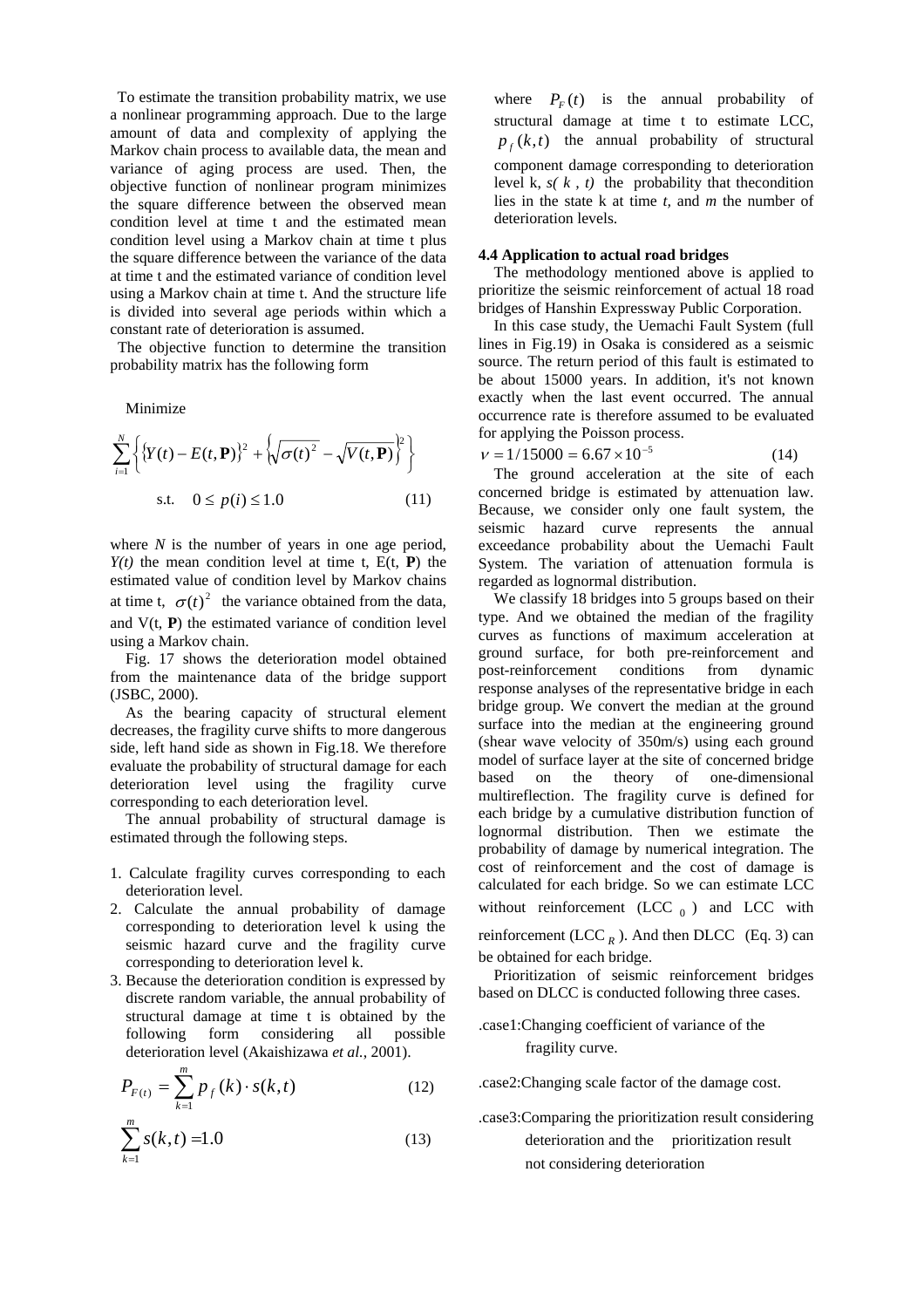In case1, there are minor alteration of prioritization due to the change of coefficient of variance of the fragility curve but there is not so much influence overall trend. In case2, there is not so much We proposed a methodology for decision making influence overall trend of prioritization. Now we consider the same scale factor for all concerned bridges. To estimate indirect influence of bridge damage, we have to take into account a factor reflecting the scale of the economic activity of surrounding area of a concerned bridge. In case3, there are alterations of prioritization. The rank of prioritization of old bridges sometimes goes up (Table 1). It is therefore important to consider the structural deterioration with age to prioritize the seismic reinforcement of existing structures, which

have different service time.

#### **4.5 Conclusions**

of prioritization of seismic reinforcement of str uctural systems based on the concept of the difference of Life Cycle Cost (DLCC) taking into account of seismic risk. In the application to actual bridges, the applicability of this methodology is evaluated. Although there are many things we could not take into account to determine absolute prioritization, we can show overall trend. And we showed the importance to consider the structural deterioration with age.



Fig. 19 : The Uemachi Fault System and bridge locations in the concerned area (each number shows bridge location)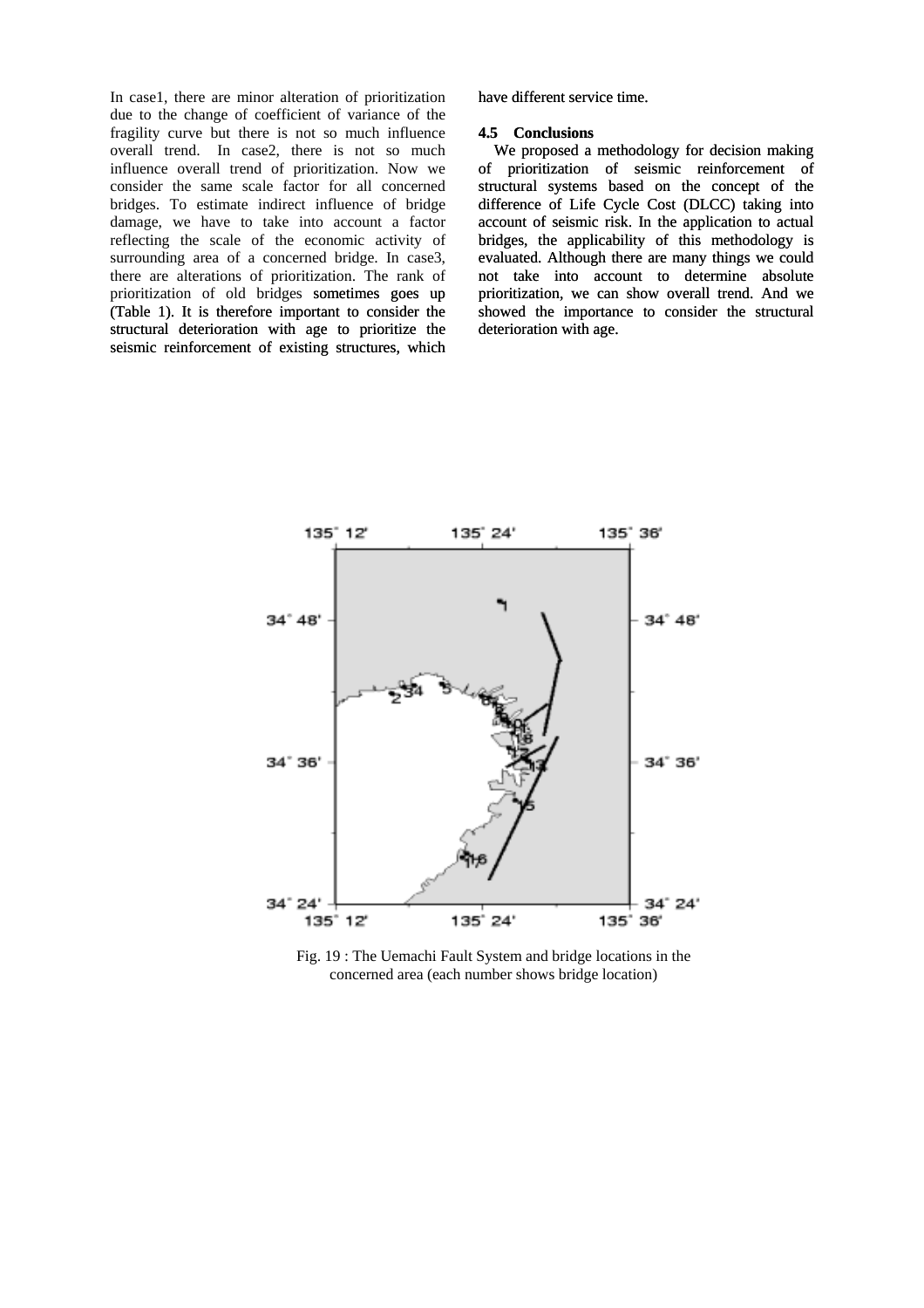Table 2 : Comparing the prioritization of reinforcement for the case considering deterioration with the case without considering

|                | No |                | $\mathsf{CC}_0$ | LCCR      | <b>DLCC</b> |    | No              |    | $\mathsf{LCC}_0$ | LCC <sub>R</sub> | <b>DLCC</b> |
|----------------|----|----------------|-----------------|-----------|-------------|----|-----------------|----|------------------|------------------|-------------|
|                | 18 | 28             | 5072454.2       | 1369135.5 | 3703318.7   |    | 18              | 28 | 17285.3<br>51    | 1408094.2        | 3709191.1   |
| $\overline{2}$ | 12 | $\overline{2}$ | 7753166         | 191264.1  | 5840525     | 2  | 12              | 22 | 775561.2         | 191264.1         | 584297.1    |
| 3              | 15 | 9              | 2712562         | 32369.4   | 238868      | 3  | 10              | 13 | 3562569          | 1023738          | 253883.2    |
| 4              | 10 | 13             | 333753.3        | 1023738   | 231379.5    | 4  | 15              | 9  | 271834.8         | 32369.4          | 239465.4    |
| 5              | 8  | 12             | 261981.2        | 411760    | 220805.2    | 5  | 8               | 12 | 262878.2         | 411760           | 221702.2    |
| 6              | 14 | 20             | 818927.2        | 604929.3  | 213997.9    | 6  | 14              | 20 | 8192666          | 604929.3         | 214337.2    |
| 7              | 11 | 14             | 665574.8        | 465745.1  | 199829.7    |    | 11              | 14 | 667187.3         | 465745.1         | 2014422     |
| 8              | 13 | 21             | 237051.5        | 475137    | 189537.7    | 8  | 13              | 21 | 2380329          | 475137           | 190519.2    |
| 9              |    | 11             | 150393.7        | 222926    | 128101.2    | 9  |                 | 11 | 151567.7         | 222926           | 129275.2    |
| 10             | 9  | 13             | 116529.7        | 141762    | 102353.5    | 10 | 9               | 13 | 117405.2         | 141762           | 103229.0    |
| 11             | 17 | 10             | 112579.6        | 154028    | 971768      | 11 | 17              | 10 | 113234.2         | 154028           | 97831.4     |
| 12             | 6  | 8              | 79254.4         | 76387     | 71615.7     | 12 | 6               | 8  | 819287           | 76387            | 74290.0     |
| 13             | 5  | 8              | 69764.2         | 82182     | 615460      | 13 | 5               | 8  | 730429           | 82182            | 64824.7     |
| 14             | 16 | 10             | 70121.3         | 9089.4    | 61031.9     | 14 | 16 <sub>1</sub> | 10 | 70194.5          | 9089.4           | 611051      |
| 15             | 4  | 8              | 455130          | 3755.3    | 41757.7     | 15 | 4               | 8  | 48605.5          | 3755.3           | 44850.1     |
| 16             | 3  | 8              | 497530          | 182527    | 315003      | 16 | 3               | 8  | 57659.0          | 182527           | 394063      |
| 17             |    | 4              | 345789          | 26335.6   | 8243.3      | 17 |                 | 4  | 34698.7          | 26335.6          | 83630       |
| 18             | 2  | 8              | 33108           | 30685     | 2423        | 18 | $\overline{2}$  | 8  | 35161            | 30685            | 447.6       |

not considering considering considering considering considering

(LCC and DLCC money unit : ten thousand yen) No : the bridge number

### **References**

- Asano, K., T. Iwata, and K. Irikura (2004): Estimation of the source rupture process and strong ground motion simulation of the 2002 Denali, Alaska, earthquake, in preparation for submitting Bull. Seism. Soc. Am.
- B ouchon, M. (1997): The state of stress on some faults of the San Andreas system as inferred from near-field strong motions data, J. Geophysical Research, 102, 11731-11744.
- I keda T, Kamae K, Miwa S, and Irikura K. (2002).: Source characterization and strong ground motion simulation of the 2000 Tottori-ken Seibu earthquake using the empirical Green's function method, Journal of Structural and Construction Engineering, Architectural Institute of Japan, 561, 37-45 (in Japanese with English abstract).
- I rikura, K. and H. Miyake (2001): Prediction of strong ground motions for scenario earthquakes. Source model of the 1995 Hyogo-ken Nanbu earthquake and simulation of near-source ground

motion, Journal of Geography, 110(6), 849-875 (in Japanese with English abstract).

- I rikura, K., H. Miyake, T. Iwata, K. Kamae, H. predicting strong ground motions for future Kawabe, and L. A. Dalguer (2003): Recipe for earthquake, Ann. Disas. Prev. Res. Inst., Kyoto Univ., 46B, 105-120 (in Japanese with English abstract).
- I wata, T., H. Sekiguchi, H. Miyake, W. Zhang, and and characterized source model for strong motion K. Miyakoshi (2004): Dynamic source parameters prediction, Proc. 13<sup>th</sup> World Conf. Earthq. Eng., in printing.
- K amae K. and K. Irikura (1998): Source model of the of near-source ground motion, Bulletin of the 1995 Hyogo-ken Nanbu earthquake and simulation Seismological Society of America, 88(2), 400-412.
- K amae, K. and K. Irikura (2002). Source the 1999 Kocaeli, Turkey and the 1999 Chi-chi, characterization and strong motion simulation for Taiwan earthquakes, Proc.  $11<sup>th</sup>$  Japan Conf. Earthq. Eng., 545-550 (in Japanese with English abstract).

t : the age of bridge